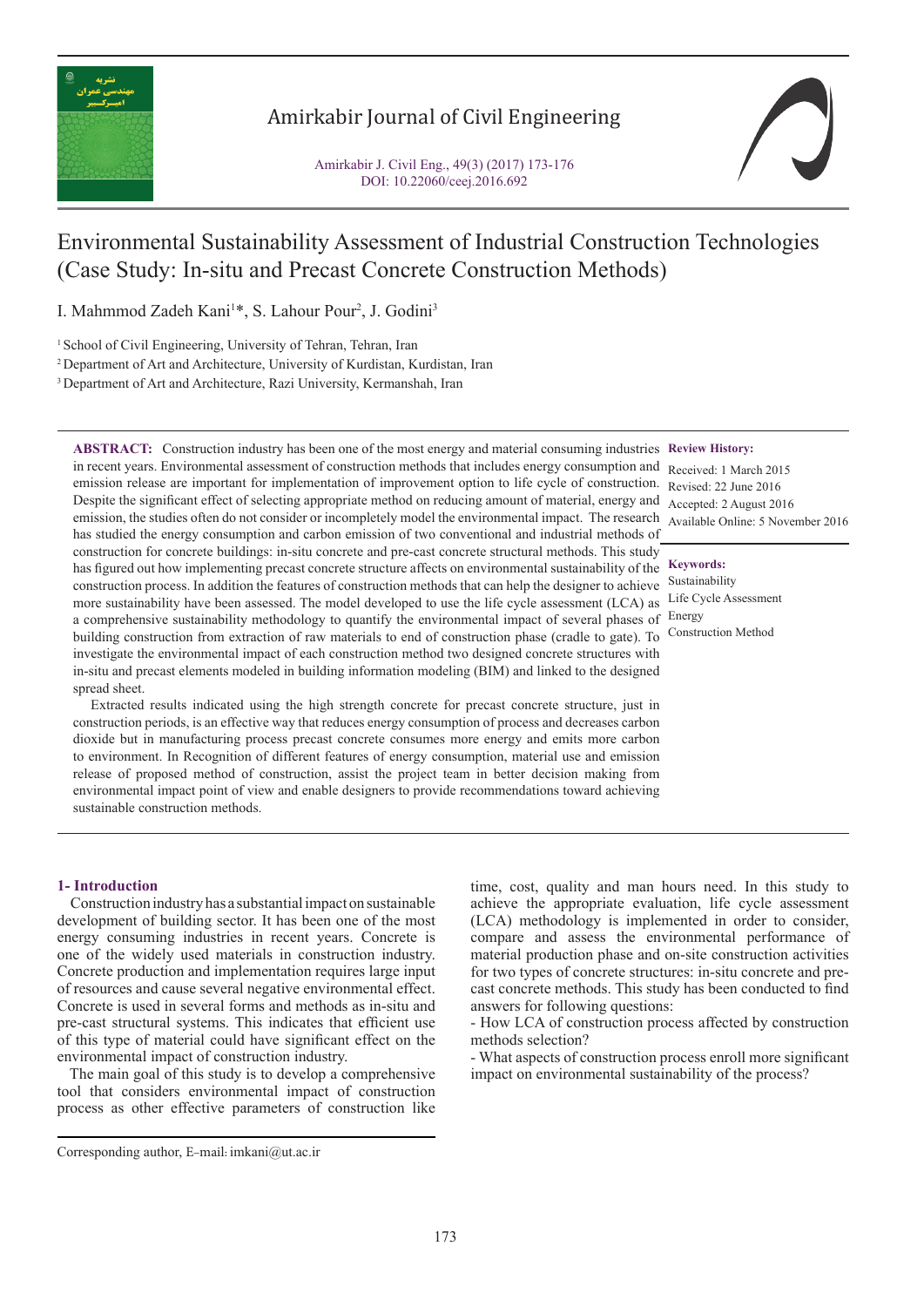#### **2- Methodology**

 In order to produce a clear and detailed picture of the individual processes, the life cycle assessment is divided into categories. According to ISO 14040, these categories for LCA are consisting of four components or steps: 1) Goal and scope definition 2) Inventory analysis 3) Impact assessment and 4) Interpretation [1].

#### 2- 1- Goal and scope definition:

In this phase, the product(s) or service(s) to be assessed is (are) defined, a functional unit is chosen, and the required level of detail is defined [2]. System boundary and functional unit definition are important elements of this component [1]. For this inquiry, the scope of LCA has been limited to structural component of buildings and the study does not consider the other non-structural components of building like walls, windows, etc. The concrete frame structure consists a number of life-cycle phases including raw material extraction, material production, construction, use and end of life. Although a LCA study should ideally be set from the extraction of raw materials to end of production lifetime (cradle to grave), in this study according to main objective, which is emphasizing on the differences between the two construction methods, it is specific on three initial stages that include raw material extraction, material production and construction.

#### 2- 2- Inventory analysis

 A life cycle inventory (LCI) is a combination of energy and material inputs and the emissions output to air, land and water associated with the manufacture of products, operation of processes, or provision of services [3]. An inventory of all inputs and outputs to and from the production system is prepared in this step.

#### 2- 3- Impact assessment

 During the impact analysis stage, publicly available databases and studies can be used to assess the actual environmental and health effect associated with a product life cycle [4]. In the environmental impact assessment step of this study with respect to the targets, the inventory outputs, carbon dioxide and energy consumption are weighted and characterized in terms of environmental impact.

#### 2- 4- Interpretation

 In this step, results from the inventory analysis or impact assessment are interpreted to identify the major impact of process. The results are often presented in the form of tables and graphs, which is especially helpful when comparing two competing design options or products.

#### **3- Results and Discussions**

The overall calculation of energy consumption and CO<sub>2</sub> emission for production phase, which compares different stages of two construction method is shown in Figures 1 and 2. In this comparative study, the main activities which have significant impact on environment are presented into four bars. The three main categories of concrete material extraction, concrete material production and steel production presented individually and total amount for this three phases has shown respectively. It indicates that if the constructors aim to achieve more sustainability in production phase, three

main areas are available to manage the energy consumption and emission reduction of construction processes. In material production stage, values for embodied energy of reinforced concrete, the energy used for material production of precast construction method is slightly more than the values for insitu method. The differences are results from the amount of material and the high strength concrete has used for compare with moderate strength concrete used for in-situ method. Figure 2 shows that for carbon emission, the differences are more explicit. This indicates that with increase of cement content the amount of CO<sub>2</sub> precast concrete elements which requires more cement emission, in compare with energy consumption, increased more dramatically. The results in Figure 3 and 4 indicate that for this case study, in construction phase, for pre-cast concrete construction method there is reduction in energy consumption and carbon emission that release to the environment, since for material production phase this reduction could not be achieved by implementing pre-cast concrete method. For installation phase, there is a significant difference between methods of construction. For in-situ construction method, because of further equipment operations for on-site construction activities; it has consumed more energy in compare with pre-cast concrete method. Hence, for precast concrete structure, most of activities are delegated to the fabrication yard; under protected area, the operations can more effectively be performed and save more energy. In this method, the operations that remain for on-site activities are almost, lifting and installing the components by crews with crane.



**Figure 1. Energy for material production (embodied energy)**